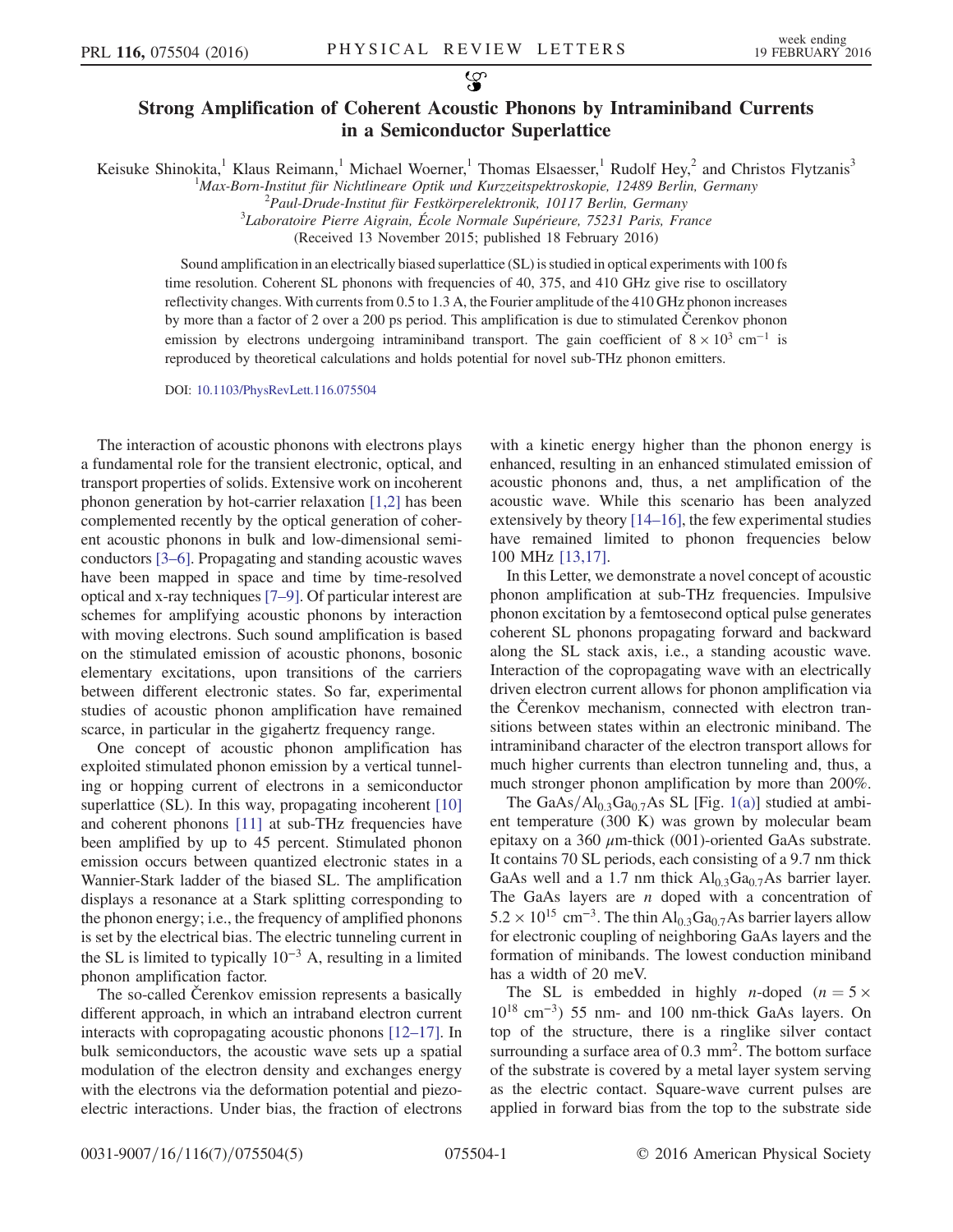<span id="page-1-0"></span>

FIG. 1. (a) Schematic of the superlattice (SL) structure and the pump-probe reflection geometry. The bottom metal contact consists of a  $Au/Ge/Ni$  alloy. (b) Red lines: Calculated dispersion of longitudinal SL phonons in the first mini-Brillouin zone. The phonon frequency is plotted as a function of the phonon  $q$  vector. The black line marks the  $q$  vector of phonons generated via a Raman process. Blue line: Fourier spectrum of the coherent reflectivity oscillations measured with the unbiased sample [upper abscissa scale, cf. the black trace in Fig. [2\(b\)\]](#page-2-0). The spectrum displays major frequency components at 40, 375, and 410 GHz. (c) Current-voltage characteristics of the sample with and without photoexcitation. (d) Phonon gain coefficient  $q =$  $\Gamma_q/v_{\text{sound}}$  calculated for deformation potential coupling as a function of the phonon q vector for different carrier densities.

along the (001) direction with a repetition rate of 20 Hz and a duty cycle of 20%.

The SL period of  $d = 9.7 + 1.7 = 11.4$  nm leads to the formation of a mini-Brillouin zone with a width of  $2\pi/d$ and to a confinement of acoustic phonons by the SL, resulting in a back-folded phonon dispersion [\[18\]](#page-4-8). The calculated longitudinal SL phonon dispersion is shown in Fig. [1\(b\).](#page-1-0) Its main features are higher SL phonon branches originating from the acoustic phonons of the bulk material and small energy gaps at the zone boundaries due to the different mass densities and speeds of sound of GaAs and  $Al<sub>0.3</sub>Ga<sub>0.7</sub>As.$ 

In the optical pump-probe experiments, a pump pulse excites the SL sample through the upper surface. A delayed probe pulse measures the spectrally integrated change of reflectivity as a function of pump-probe delay. Pump and probe pulses of 100 fs duration and a center wavelength of 845 nm (photon energy of 1.467 eV) are derived from the output of a mode-locked Ti:sapphire oscillator with an 80 MHz repetition rate. The spectral bandwidth of the pulses is 20 nm (35 meV). The average pump power of 120 mW is focused to a spot diameter of 40  $\mu$ m, resulting in an excitation density of  $N_{ex} \approx 10^{18}$  electron-hole pairs per  $cm<sup>3</sup>$ . The average probe power is 3 mW. The reflected light is detected with a photodiode. Its electrical signal is fed into a lock-in amplifier selecting the photocurrent component occurring at a 20 Hz frequency.

A first set of time-resolved reflectivity data was measured with the unbiased sample. The pump-probe traces show a steplike decrease of reflectivity [Fig.  $2(a)$ ]. The sign of the reflectivity change depends on the spectral position of the pulses relative to the (shifted) band gap of the excited sample [\[19\].](#page-4-9) In our case, the relative spectral position is different from the experiments of Ref. [\[11\]](#page-4-4) where an increase of reflectivity was seen. The steplike reflectivity change of Fig. [2\(a\)](#page-2-0) is superimposed by pronounced oscillations, shown in Fig. [2\(b\)](#page-2-0) (black line) after subtraction of the steplike signal. A Fourier analysis of the oscillatory transient gives the spectrum in Fig. [1\(b\)](#page-1-0). The frequency components at 40 and 375 GHz are due to SL phonons Raman excited within the spectral bandwidth of the pump pulses at the  $q$ -vector value marked in Fig. [1\(b\)](#page-1-0) (dashed vertical line). In contrast, coherent SL phonons at 410 GHz are generated by a displacive mechanism, as discussed below.

An electrical bias on the sample generates an intraminiband current of electrons. The current-voltage characteristics shown in Fig. [1\(c\)](#page-1-0) are identical with and without illumination of the SL sample by the femtosecond pulse train. Under forward bias with 1 to 2 V, currents on the order of 1 A occur, roughly 3 orders of magnitude higher than the tunneling currents in Ref. [\[11\].](#page-4-4) The transient rise of sample temperature is less than 10 K, as measured with a calibrated thermocamera.

The oscillatory component of a reflectivity transient measured for a current of  $I = 1$  A is shown in Fig. [2\(b\)](#page-2-0) (red line). For all delay times, bias increases the oscillation amplitude, as evident from the difference of the two time traces plotted in Fig. [2\(c\)](#page-2-0). Fourier spectra of the time traces of Fig. [2\(b\)](#page-2-0) with and without current are presented in Fig. [2\(g\)](#page-2-0) and display frequency components originating from all coherently excited SL phonons. For all components, the Fourier amplitudes are enhanced under bias (red line,  $I = 1$  A) compared to the unbiased sample ( $I = 0$ ) A, black line). The linewidths with and without current are identical, being determined by the finite time window of our measurements. For a more detailed analysis, we bandpass filtered the differential trace of Fig. [2\(c\)](#page-2-0) in different frequency windows. Figure [2\(d\)](#page-2-0) shows the results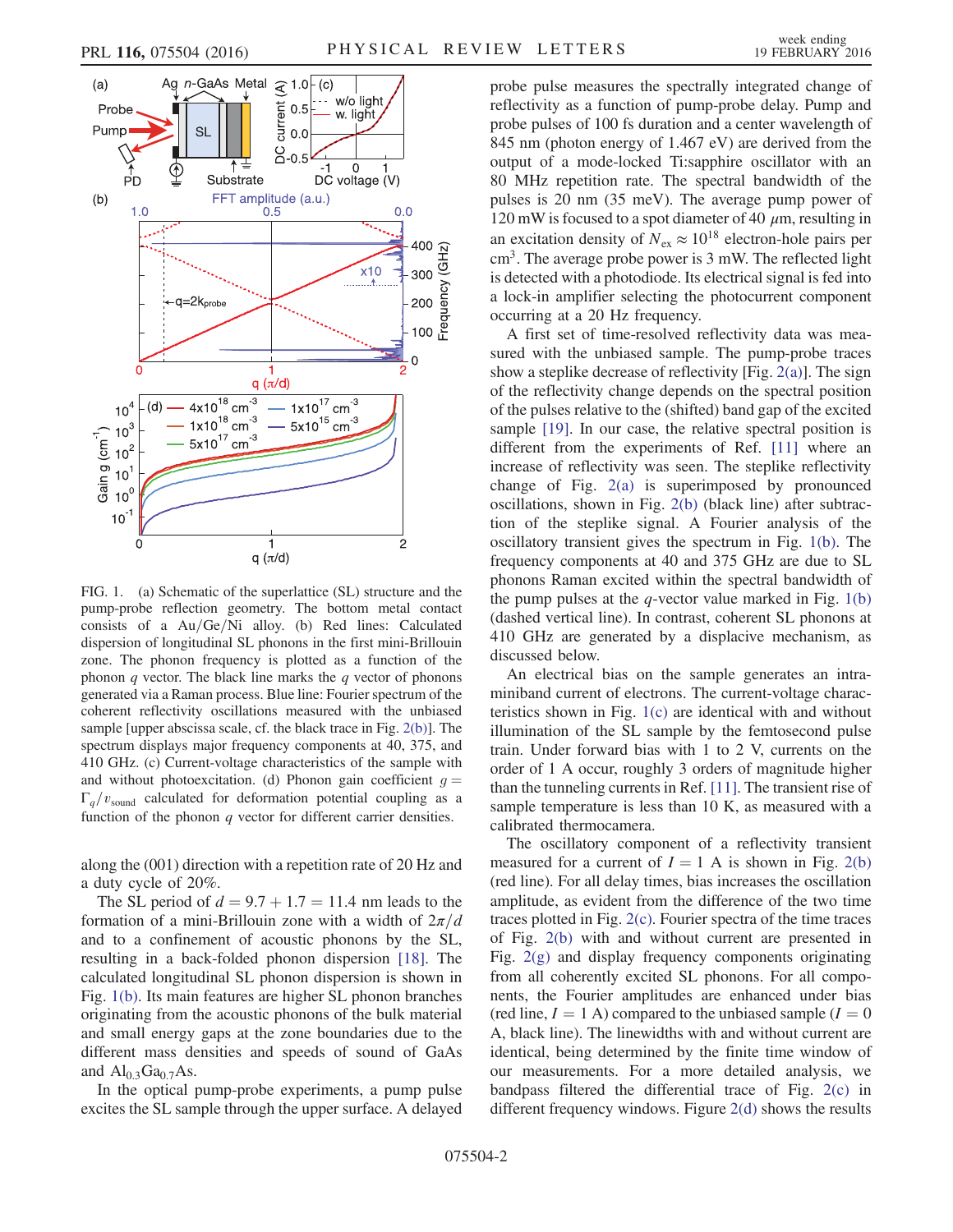around 40 GHz, and Figs. [2\(e\)](#page-2-0) and [2\(f\)](#page-2-0) around 410 GHz. It is important to note that the amplitude of the 40 GHz component is independent of the pump-probe delay, while the 410 GHz amplitude increases strongly on a 200 ps time scale. The 410 GHz component has the same phase with and without current over the whole delay range [300 ps,

<span id="page-2-0"></span>

FIG. 2. (a) Time-resolved reflectivity change of the SL sample measured without electrical bias. The change of reflectivity  $\Delta R/R_0 = (R - R_0)/R_0$  is plotted as a function of pump-probe delay ( $R$  and  $R_0$  are the reflectivity with and without excitation). (b) Oscillatory component of the time-resolved reflectivity change with (current  $I = 1$  A, red line) and without electrical bias ( $I = 0$  A, black line). (c) Differential reflectivity change  $\Delta R/R_0(I=1A) - \Delta R/R_0(I=0A)$ , corresponding to the difference of the two transients in Fig. [2\(b\).](#page-2-0) Differential reflectivity change in two frequency ranges, (d) between 30 and 50 GHz and (e) between 400 and 420 GHz. The increase in amplitude with delay time in (e) is due to acoustic phonon amplification. (f) Differential reflectivity with (red) and without (black) current in the frequency range between 400 and 420 GHz. (g) Fourier spectra of the oscillatory reflectivity changes measured with and without current [red and black line, cf. Fig. [2\(b\)\]](#page-2-0).

Fig. [2\(f\)](#page-2-0)], ruling out current-induced changes of phonon frequencies.

The enhancement of the 410 GHz Fourier amplitude depends on the electric current through the SL (Fig. [3](#page-2-1)). Figures [3\(a\)](#page-2-1) and [3\(b\)](#page-2-1) show the oscillatory time traces and the related Fourier spectra. The results provide clear evidence for a monotonic increase of phonon amplitude with current. This behavior is shown in Fig. [3\(c\),](#page-2-1) displaying the Fourier amplitudes of the 410 GHz SL phonon as a function of current. The data exhibit a threshold around 0.5 A and a roughly linear increase at higher currents.

We now discuss our key result, the increase of the Fourier amplitude of the 410 GHz SL phonon oscillations with current and time. In our experiments, the photon energies of the pump and probe pulses are in the range of the interband absorption from the highest valence to the lowest conduction miniband. The penetration depth of the pump pulses, which excite coherent SL phonons, is

<span id="page-2-1"></span>

FIG. 3. (a) Oscillatory component of the time-resolved reflectivity change for different currents through the SL structure. (b) Fourier spectra of the transients in part (a). (c) Change of the Fourier amplitude of the 410 GHz oscillations (dots) as a function of current, normalized to the value without current. The dotted line represents a bilinear fit, yielding a threshold value of  $I \approx 0.5$ A for phonon amplification. The upper scale gives the current density assuming that the current only flows through the optically pumped volume.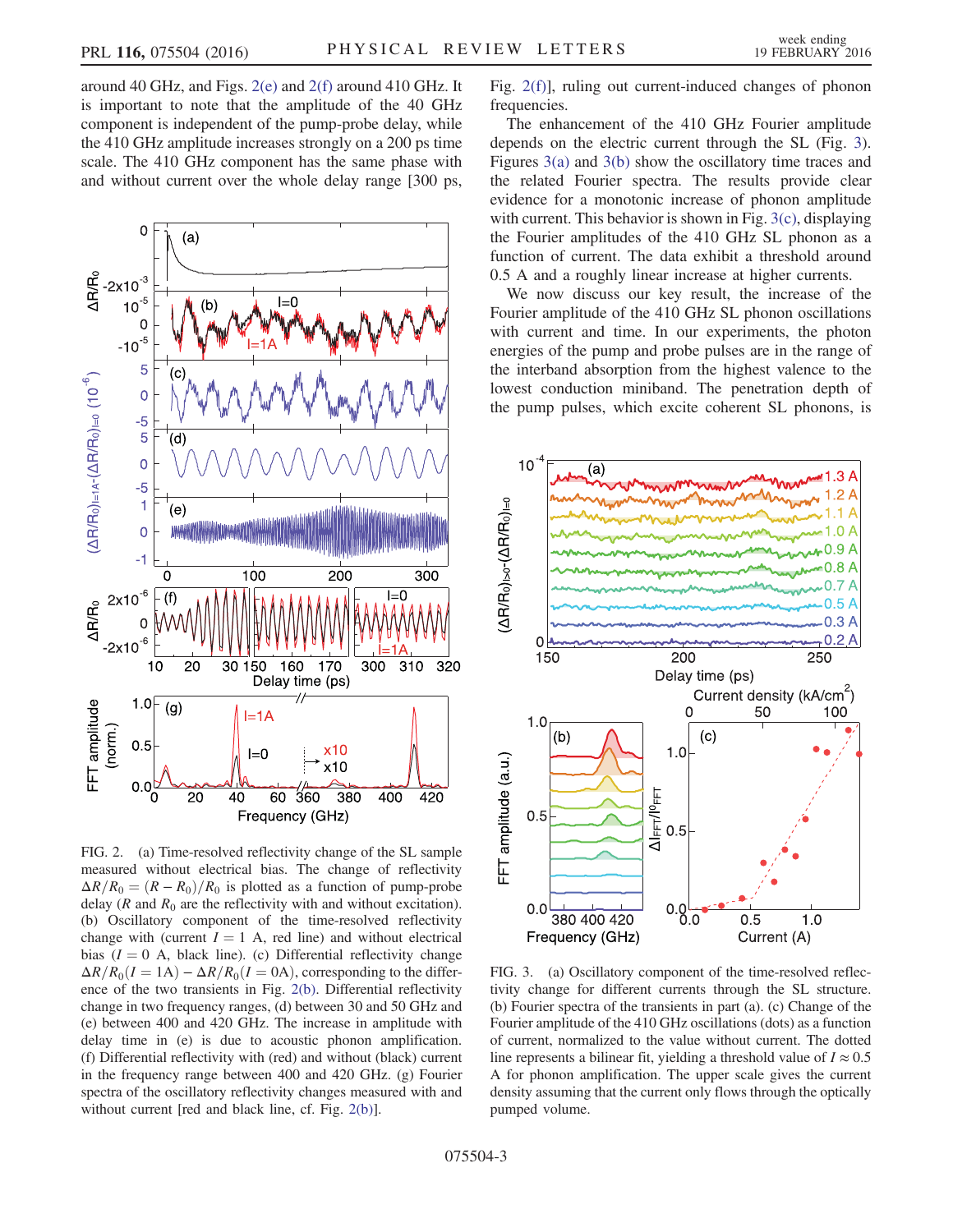comparable to the thickness of the SL structure, so that coherent phonons are generated in the whole SL rather than at the surface of the sample. The phonon oscillations are detected via reflectivity changes of the probe pulses. Reference measurements with a spectrally dispersed detection of the probe reveal a spectrum of the reflectivity change unaffected by the electrical bias. Thus, a biasinduced change of the SL's dielectric function can be ruled out as an explanation for the enhanced Fourier amplitudes of the coherent phonons.

The coherent SL phonon at 410 GHz is excited via a displacive mechanism [\[9\]](#page-4-10), originating from the spatially periodic absorption of pump light in the GaAs layers of the SL. Photoexcited carriers in the GaAs layers generate via the deformation potential interaction a spatially periodic stress pattern that drives the SL phonon at 410 GHz. This mechanism results in coherent phonons spatially delocalized over the SL. They correspond to standing SL phonon waves, i.e., a coherent superposition of forward and backward traveling acoustic waves with dephasing times on the order of 100 ps [cf. the long-lasting oscillations in Fig. [2\(e\)\]](#page-2-0).

Under bias, the intraminiband current of electrons interacts with the coherent phonon excitation mainly via the acoustic deformation potential. Piezoelectric coupling [\[20\]](#page-4-11) is weak because of the lattice symmetry and screening at the high electron densities present. Electrons with kinetic energies higher than the SL phonon energy enhance the coherent amplitude by the stimulated intraband emission of acoustic phonons, exploiting the population inversion between electronic states in the same miniband. This socalled Čerenkov mechanism acts mainly on the acoustic wave traveling in the forward direction, i.e., in the same direction as the electrons. In other words, the electric bias shifts the Fermi distribution of electrons to larger k vectors, introducing an asymmetric carrier distribution in  $k$  space and enabling phonon amplification.

The time evolution of the 410 GHz Fourier amplitude as shown in Fig. [2\(e\)](#page-2-0) and the threshold behavior shown in Fig. [3\(c\)](#page-2-1) provide strong support for this picture. The amplitude grows over a period of  $t \approx 200$  ps. In this time interval, the coherent acoustic wave travels a distance  $l = v_{\text{sound}}t \approx 0.9 \mu \text{m}$ , assuming an average velocity of sound  $v_{\text{sound}} = 4700 \text{ m/s}$ . This value of l is very close to the overall SL thickness of 0.8  $\mu$ m, suggesting an amplification process over all periods of the SL. Using  $l = 0.9 \mu$ m and the measured amplification factor of about 2 [Fig. [3\(a\)](#page-2-1)], one estimates an effective acoustic gain coefficient of  $8 \times 10^3$  cm<sup>-1</sup>, much higher than what has been observed with SL tunneling currents. To estimate the threshold current  $I_T$  for amplification, we assume that stimulated emission sets in when the electron drift velocity reaches the sound velocity. The current is given by  $I_T =$  $nev_{sound}S$  (e is the elementary charge). With the density of photoexcited carriers  $N_{\text{ex}} = 10^{18} \text{ cm}^{-3}$  and the optical spot size  $S = 1.2 \times 10^{-5}$  cm<sup>2</sup>, one estimates a value of  $I<sub>T</sub> \approx 0.9$ A, close to the measured value of approximately 0.5 A.

For a theoretical estimate of the phonon gain coefficient, we use the formalism of Refs. [\[16\]](#page-4-12) and [\[21\].](#page-4-13) According to Eq. (16) of Ref. [\[21\]](#page-4-13) for the phonon transition rate

$$
\Gamma_{\mathbf{q}} = \frac{2\pi}{\hbar} |C_{\mathbf{q}}|^2 \frac{V}{(2\pi)^3} \int d\mathbf{k} (f_{\mathbf{k}} - f_{\mathbf{k} - \mathbf{q}})
$$

$$
\times \delta [\varepsilon_{\mathbf{k}} - \varepsilon_{\mathbf{k} - \mathbf{q}} - (\hbar \omega_{\mathbf{q}} - \hbar \mathbf{q} \mathbf{v}_D)] \tag{1}
$$

we calculated the phonon gain coefficient  $g = \Gamma_{q}/v_{\text{sound}}$ due to the acoustic deformation potential interaction  $|C_{\mathbf{q}}^{\text{dp}}|^2 = \Xi^2 \hbar q/(V2\rho v_{\text{sound}})$  ( $f_{\mathbf{k}}$  is the Fermi distribution at  $T = 300$  K). The coupling parameters were taken from Tables 1.8, 3.4, and 3.6 of Ref. [20]. In Fig. [1\(d\)](#page-1-0), results are plotted for a drift velocity of  $v_D = 2v_{\text{sound}}$  and different electron densities. The calculations show that the gain coefficient q increases strongly with q, reflecting the q dependence of the acoustic deformation potential. The gain coefficient increases roughly linearly with electron density up to  $N = 10^{17}$  cm<sup>-3</sup> and then starts to saturate. For the density  $N_{ex} = 10^{18}$  cm<sup>-3</sup> of carriers photoexcited in our experiments, we find a value of  $g \approx 10^4$  cm<sup>-1</sup> for the SL phonon at the outer edge of the mini-Brillouin zone, in good agreement with the experimental value of  $8 \times 10^3$  cm<sup>-1</sup>.

A comment should be made on the bias-induced amplitude enhancement of the Raman-excited coherent phonons at 40 and 375 GHz [cf. Fig.  $2(g)$ ]. As shown in panel (d) for the 40 GHz phonon, this enhancement is independent of the pump-probe delay and, thus, cannot be caused by phonon amplification. In view of the very small changes of sample temperature, thermal effects are excluded as well. Instead, it originates from a current-induced increase of the Raman scattering amplitudes. More specifically, before the arrival of the pump pulse the drift current of the electrons present by doping tends to enhance the quasistationary nonequilibrium phonon population to a value of [see Eq. (10) of Ref. [\[21\]\]](#page-4-13)

$$
N_{\mathbf{q}}^{0}(\mathbf{v}_{D}, T) = \left[ \exp\left(\frac{\hbar \omega_{\mathbf{q}} - \hbar \mathbf{q} \mathbf{v}_{D}}{k_{B} T}\right) - 1 \right]^{-1}, \qquad (2)
$$

in competition with anharmonic phonon-phonon interactions tending to establish a Bose distribution of phonons at lattice temperature T, i.e.,  $N_q^0(v_D = 0, T)$ . The biasinduced enhanced phonon population increases the signal amplitude of spontaneous Raman scattering [see Eq. (29) of Ref. [\[22\]\]](#page-4-14) and of the impulsive coherent Raman excitation and probing as done in our experiments for the phonons at 40 and 375 GHz.

In conclusion, we have demonstrated the strong amplification of coherent acoustic phonons in a semiconductor superlattice at room temperature. Amplification is based on